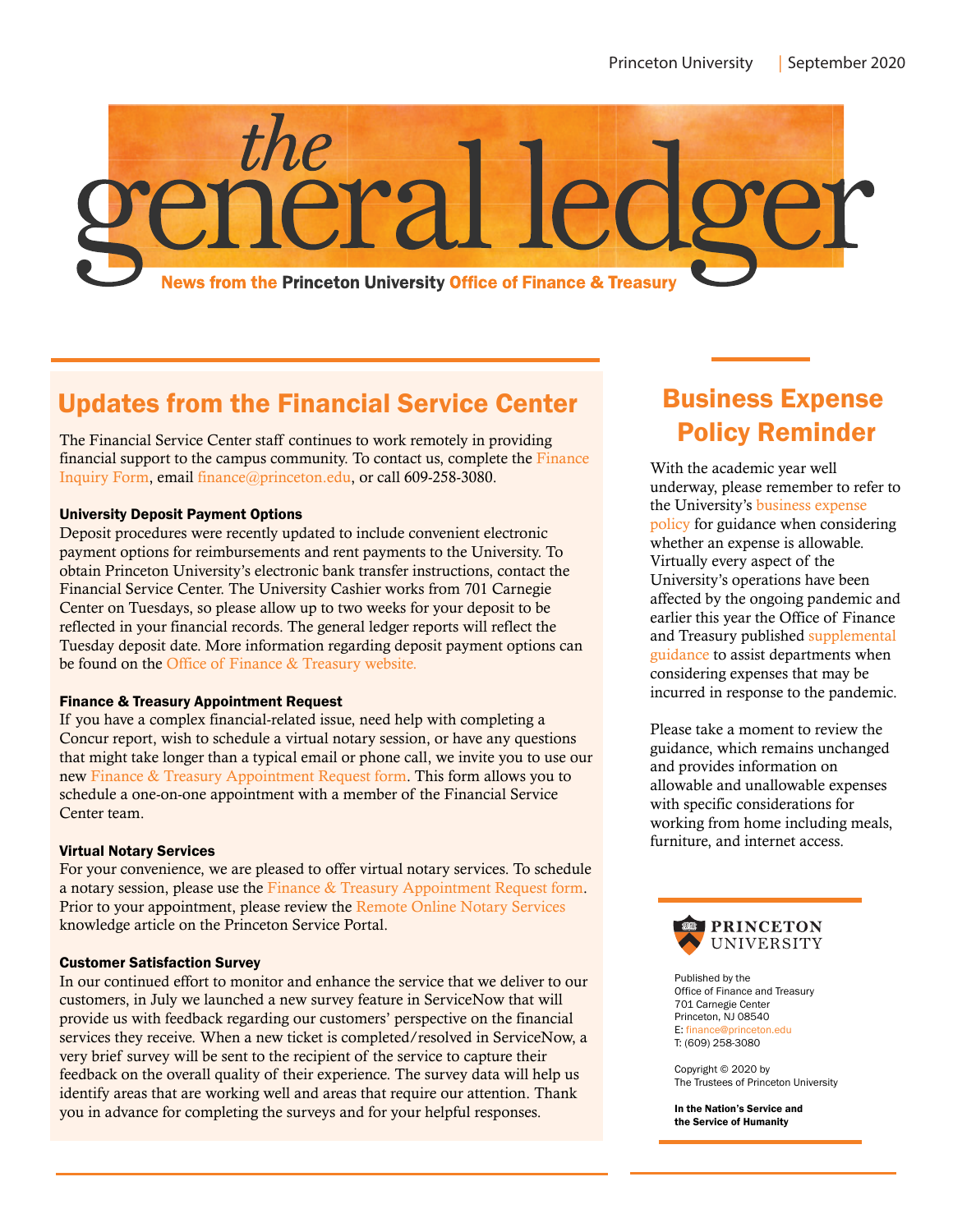# COVID Guidelines for Suppliers

The ongoing pandemic has required Princeton to pursue its mission in ways that require flexibility and necessitate new ways of operating. Our public health approach depends on everyone in our community to do their part, including contractors and suppliers who perform services on our campus, or in our facilities. These contractors and suppliers must adhere to New Jersey Department of Health guidelines, all applicable Executive Orders issued by the Governor of New Jersey, and additional requirements and instructions provided by the University. This includes the need to wear a face covering, follow social distancing practices, and what to do if you are sick or are tested for COVID-19.

Managers, researchers, administrators, and others across campus who engage with suppliers and contractors are responsible to ensure that the individuals providing these services comply with these regulations and policies. To further communicate this message, guidance is posted on the Finance & Treasury website in the [Suppliers and](https://finance.princeton.edu/special-information/suppliers-and-payees)  [Payees](https://finance.princeton.edu/special-information/suppliers-and-payees) section with a link to the EHS website. In addition, new language will be included on all purchase orders to reiterate this important information to suppliers.

For more information, please visit the [EHS website.](https://ehs.princeton.edu/health-safety-the-campus-community/covid-19-information-and-resources/information-university-contractors)

## IT Hardware Shipments to Offsite Locations

As recently announced, the process to add non-campus ship-to addresses has been simplified. However, please be aware that orders for laptop computers and other types of technology hardware may be impacted. New mandatory environmental waste fees and taxes have been imposed in California, and international ship-to destinations may not be possible based on supplier imposed restrictions.

At this time, Apple is not shipping to California or to international destinations. Dell will ship to California, but orders may be delayed or need to be reentered as a Special Request. International Dell shipments depend on product availability and destination. CDWG will ship to California, but not to international destinations.

To avoid unnecessary delays associated with these orders, Procurement Services recommends using SHI, a diverse, preferred University supplier. SHI is a strategic distributor of many major manufacturers such as Apple, Dell, and Lenovo. SHI will ship to California and to most international destinations. For shipments to California, order from the Marketplace as you normally would via the SHI catalog after creating the off-campus ship to address.

For international destinations, please reach out to SHI directly prior to placing an order. SHI will evaluate the situation and prepare export and customs related documentation for the shipment as necessary. If the product is available in the destination country, it may ship from a local warehouse, instead. Our contact is Lou Malvasi, available via email at Lou Malvasi@shi.com or [Princeton@shi.com.](mailto: Princeton@shi.com) Please note that this assessment is designed to avoid the delays and issues which some may have experienced.

For more information, please refer to the [IT Hardware Buying Guide](https://finance.princeton.edu/document/4376) on the Office of Finance and Treasury website.

# Two New Forms on the Princeton Service Portal

## New Prime Financials Access Request Form

In an effort to improve and simplify the process to request access to Prime Financials, we have implemented a new [Prime Financials Access Request](https://princeton.service-now.com/service?id=sc_cat_item&sys_id=d97dbe3adbe2809053d44d8b139619c7)  [Form.](https://princeton.service-now.com/service?id=sc_cat_item&sys_id=d97dbe3adbe2809053d44d8b139619c7) This new form replaces the current PDF form and uses a dynamic and intuitive workflow that simplifies the routing and submission of the approved access request to the Financial Service Center. For your reference, we have published three new knowledge articles on [Requesting Prime Financials System](https://princeton.service-now.com/service?id=kb_article&sys_id=0caca5781bf6d4105ffe217e6e4bcbbf)  [Access,](https://princeton.service-now.com/service?id=kb_article&sys_id=0caca5781bf6d4105ffe217e6e4bcbbf) [Completing the Prime](https://princeton.service-now.com/service?id=kb_article&sys_id=ed2679b81b7ad4105ffe217e6e4bcb20)  [Financials Access Request Form,](https://princeton.service-now.com/service?id=kb_article&sys_id=ed2679b81b7ad4105ffe217e6e4bcb20) and Understanding Departmental [Organization and Group Nodes.](https://princeton.service-now.com/service?id=kb_article&sys_id=7a5e01e51b1f1410b69cca292a4bcb28)

## New Procurement Ship-To Request Form

To support remote purchasing and operational needs, we are pleased to offer a new [Procurement Ship-To](https://princeton.service-now.com/service?id=sc_cat_item&sys_id=158163dcdb35d814aa2cc25a13961905)  [Address Request Form](https://princeton.service-now.com/service?id=sc_cat_item&sys_id=158163dcdb35d814aa2cc25a13961905) available within the Princeton Service Portal. This form allows individuals to request the creation of campus and off-campus delivery addresses for items purchased within the Prime Marketplace and Prime Financials. The form standardizes the required information and is auto-routed to the appropriate departmental approver. For your reference, the form can be accessed via the link above or by searching "Procurement Ship-To Address Request" when you are logged into the [Princeton Service](https://princeton.service-now.com/service)  [Portal.](https://princeton.service-now.com/service) Requests submitted via this form will be processed within two business days.